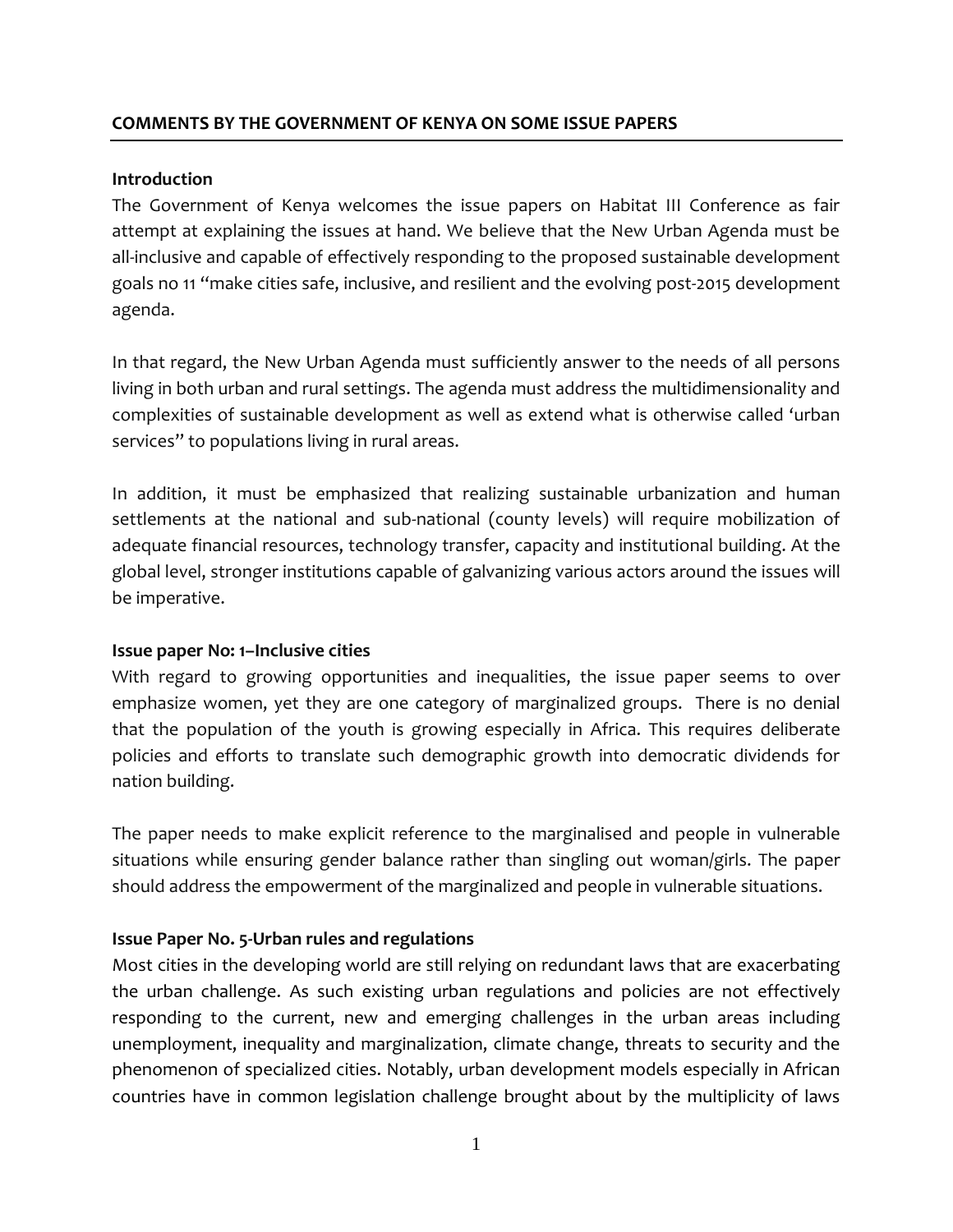and regulations guiding planning and building. Besides, there has been no obligation on the part of local authorities to implement provisions of the (*national*) policies.

More importantly, while informality is an urban reality that cannot be underestimated, there is an absence of clear "rules of engagement", (urban laws). Consequently, the attitude of public authorities to informal sector has been harsh and punitive. Development and planning regulations have failed to provide orderly and sustainable urban development. This has resulted in a continued predomination of development outside planning and building regulatory frameworks and proliferation of informal settlements

Regulatory frameworks in much of Africa have been unrealistic, archaic, and not reflective of the lifestyles and citizen needs especially the poor. Some laws actually undermine the full potential of urban economies and local businesses by constricting rather than encouraging citizen participation in matters of urban development. In addition some laws and regulations slow down the development process and promote inequality by favouring the rich in access to urban services. For example, the ever escalating costs of urban land in the global South actually translate into higher cost of housing thereby preventing the majority from owning housing units.

It should also be noted that in terms of practice, there has been the promotion of "one-sizefits-all model" to planning laws from outside the continent. This has not served Africa well because of the diversity of cultures and circumstances. Additionally, some by-laws have been regulating single issues rather than providing broader sectoral coverage. Another critical aspect relates to the process of formulation and or review of by-laws and codes which in many cases is slow and less participatory despite the obvious demand for appropriate instruments.

Critical still is the fact that many urban authorities in Africa are still operating with by- laws designed by former colonial powers. Most of such by-laws have not been reviewed to make them adaptable to the current and changing needs of the urban population. In addition, enforcement of the by-laws remains the weakest link in the entire urban discourser. Most urban authorities have not been able to fully enforce by-laws primarily because of weak capacities, that is, financial, technology and Institutional.

Sometimes, enforcement of by-laws is undermined by lack of political will. Powerful interest groups have been known to defend the status quo which in many instances works to the disadvantage of the majority. A system needs to be put in place to enforce regulations and policies that are for the greater good.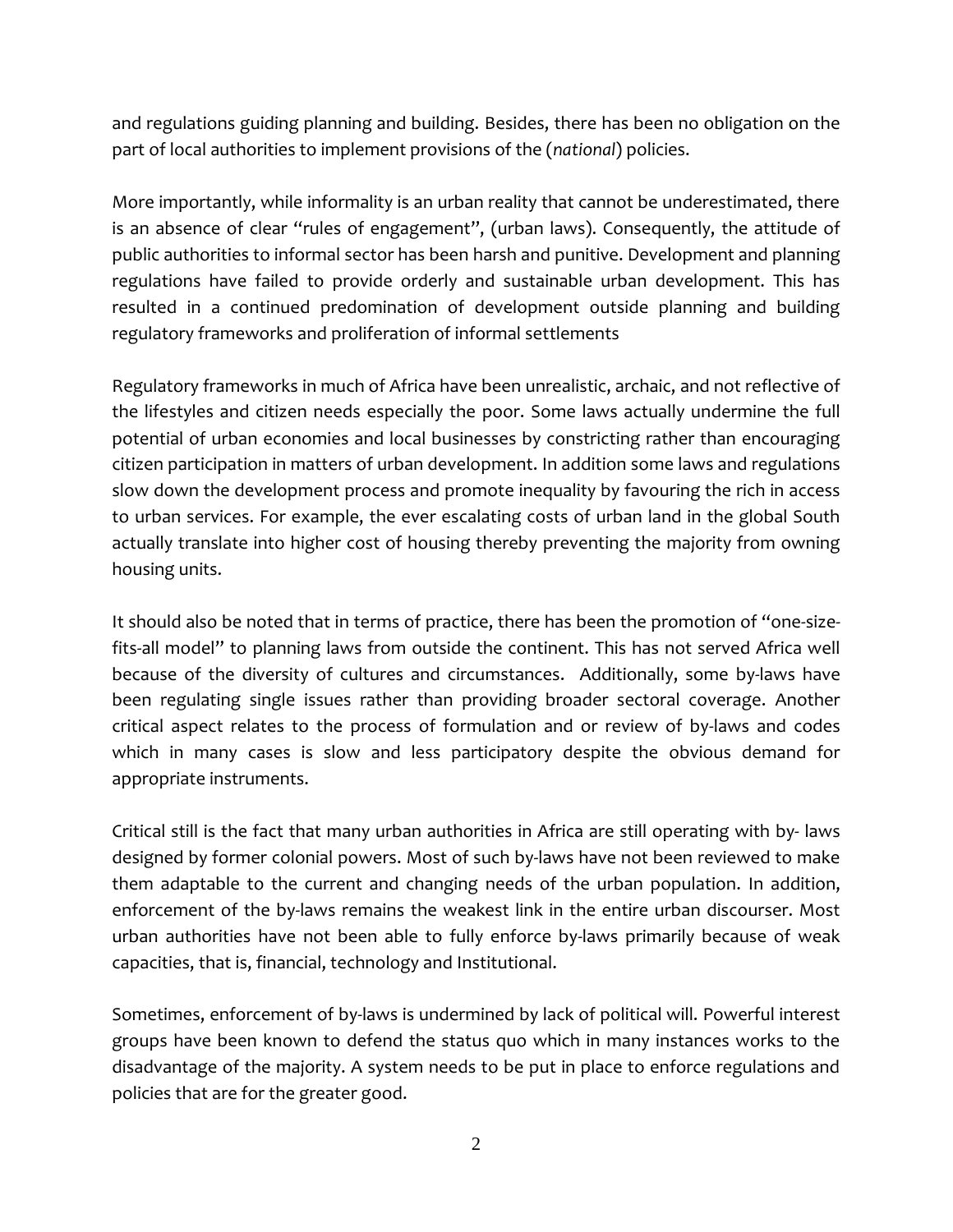The other issue is that some authorities have not only failed to enforce the by-laws, but have given them form and coverage which make them impossible to enforce. Instances abound where some regulatory provisions have not only been abused but also turned into conduits for perpetuating corruption for those charged with enforcing them. These concerns should be reflected in the Issue paper and proposals to address them made.

## **Issue Paper no 6: Urban Governance - Metropolitan Governance**

The emerging concept of metropolitan governance is at variance with existing constitutional and legal frameworks in which they are expected to operate. African states have been slow to embracing metropolitan wide planning for urban conurbations as they increasingly grow beyond traditional municipal boundaries. Besides, political and managerial initiatives have not been sufficient to grapple with the issues of demographic growth, social tensions and economic expansion.

Metropolitan governance is a political issue with a difficult component of establishing areawide governance. Devising the full cooperation of all local authorities in a metropolitan region is a major hurdle to overcome because of the limits area-wide governance implies for the smaller towns' local autonomy and territorial authority.

The growing demand for infrastructure necessary for social services such as transport and electricity remains unmet and concerns for environmental degradation including pollution is a reality in the current urban areas. Such factors continue to engender poverty and social exclusion in cities. Hence, there is need for urban governance lead to a shift from city-based to city-region urbanization.

Going forward, there is need for revisiting the constitutional architecture to achieve the following objectives. First, to maintain the functional integrity of a metropolitan region, a unified approach to coordination and planning is required. Second, there is legal recognition of metropolitan agglomerations and careful delineation of functions between counties/regions/ provinces and metros.

Third, since urban centres and metropolitan cities matter as engines of economic growth and development, they should be provided with appropriate platforms which accommodate their active engagement and participation within the state structures that deal with their issues. They should be provided with funded mandates to deal with such issues as may arise.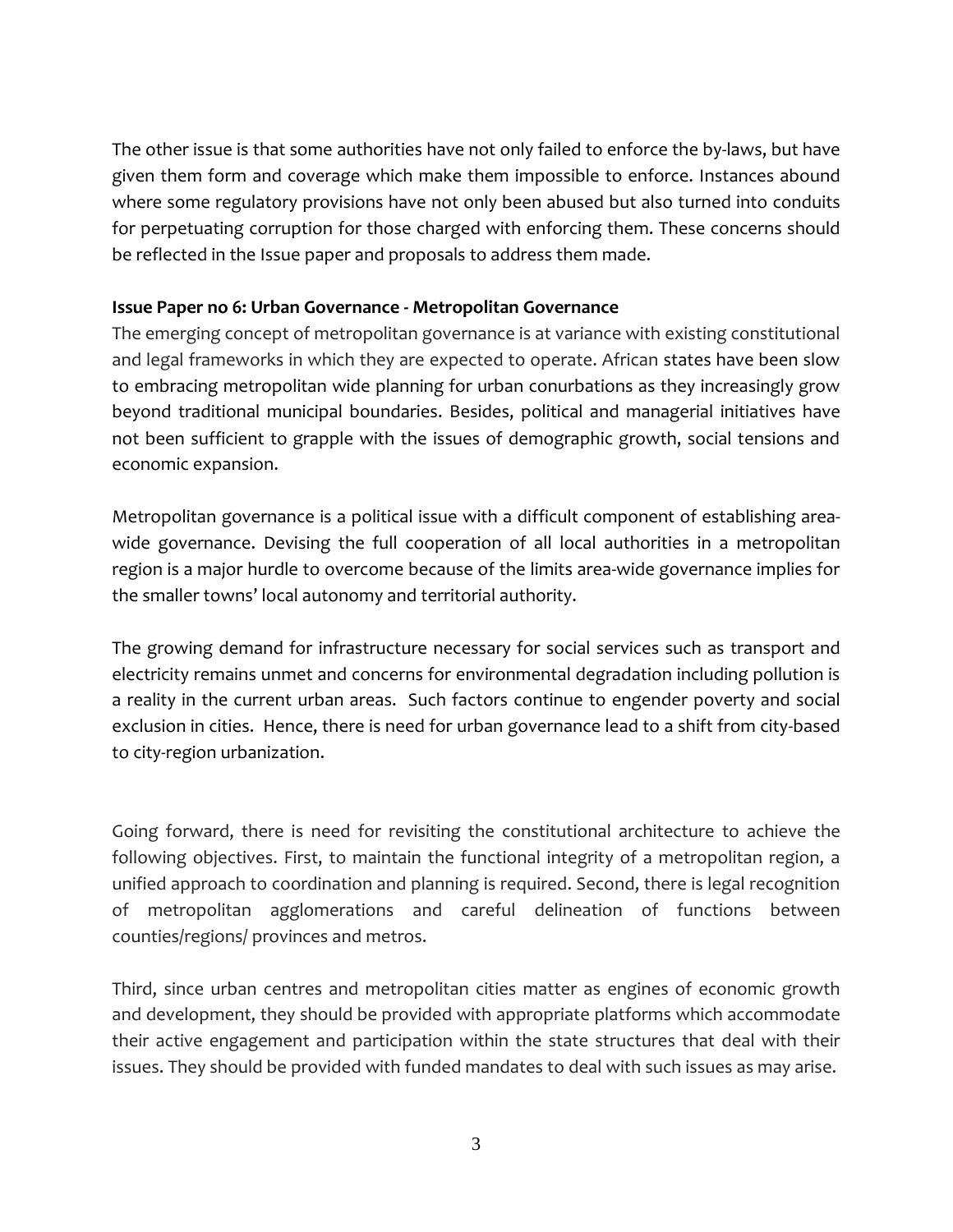# **Issue paper No: 10 Urban - rural linkages**

Under Figures and facts, reference is made to the Habitat 1 conference as having been in 1996 which is erroneous. The correct year is 1976.The urban population is estimated to have been 41.5m in 196, which is typographical and should be 1996.

Under key drivers of action, we propose the need to increase capacity and infrastructure of small and intermediate , secondary cities, towns, rural service and market centres, villages and other human settlements to attract and accommodate growing population and serve as growth centers.The paper only makes reference to cities yet other settlements also act as growth centres. In the African context, there are numerous towns and market centres which will in future develop into cities and towns and thus cannot be ignored.

# **Issue Paper No: 11 - Public Spaces**

Quality public spaces represent an excellent indicator of improved standards of urban life for all citizens and springboards for revitalizing communities. However public spaces in African cities are often viewed as empty or residual spaces open to all forms of urban use and grabbing.The perception has been further compounded by irregular and illegal allocation of lands in urban areas which has led to a loss to private interest of many public utility lands.

The by-laws governing the use of open spaces are also restrictive and do not seek to create a balance between different uses. Moreover, given the colonial past, public spaces have been considered a foreign tradition brought to Africa thus not important to African culture. The current situation in African urban areas and cities has made little provision for these facilities and some have overtime deteriorated.

The potential of attractive, active, well-functioning public green spaces in promoting economic development in a community-from a small rural town to a big city-has been recognized increasingly around the world. Besides being recreational facilities, public spaces including green spaces are important in controlling pollution emanating from emissions.

Thus, promotion of public spaces should be a common goal that local governments, diverse existing groups and NGOs should work on collaboratively to advance sustainable development practices. They constitute part of the urban environment, a key structural element. They contribute to urban continuity since they act as a link between buildings and neighbourhoods

### **Issue paper No: 20 -Housing**